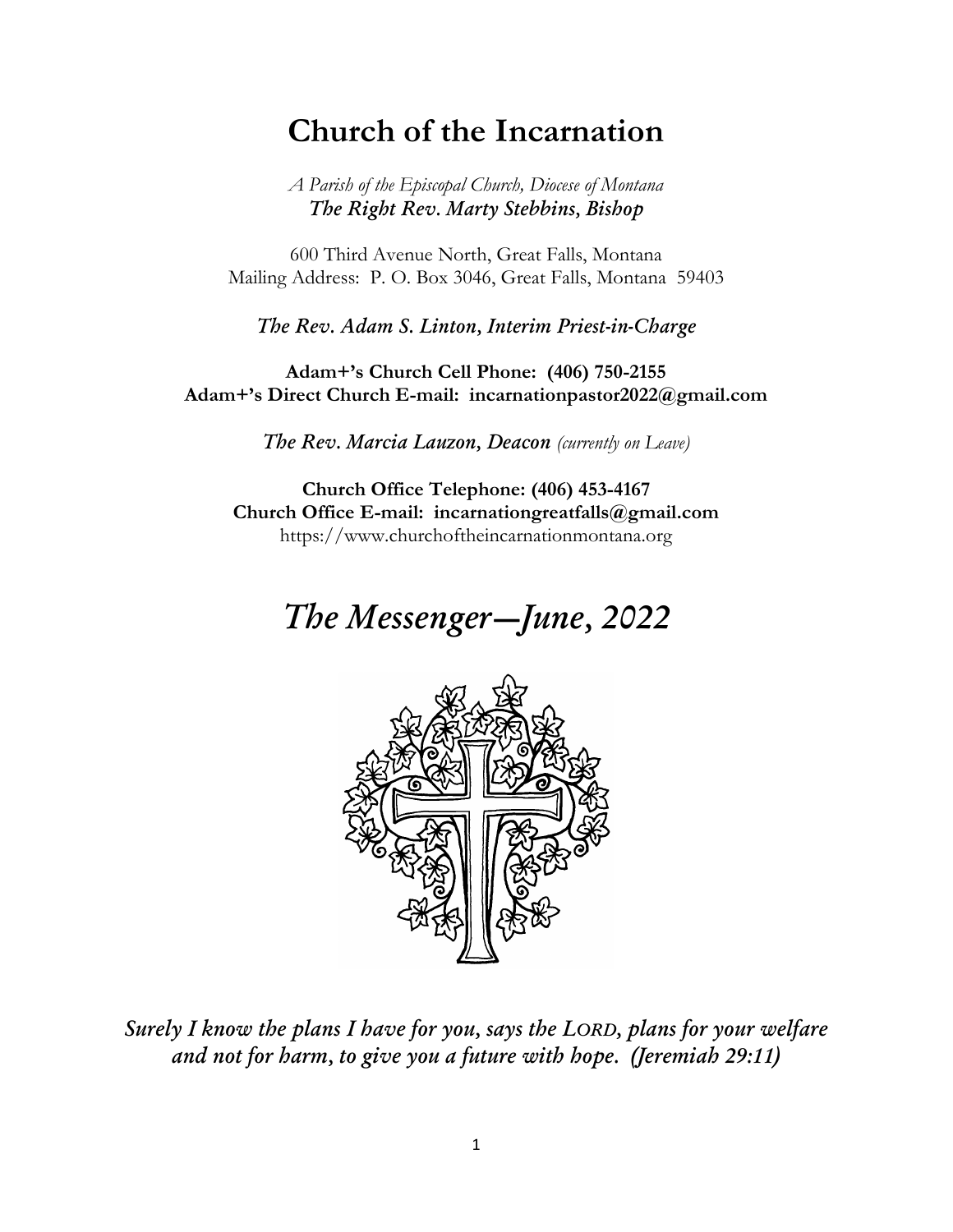# A Word from Our Priest

Dear Friends,

We've arrived at the Season of Pentecost. It makes up just about half of our worship year—the "long Green Season." But it doesn't start with Green, of course, but Red. Red for Pentecost; this year June 5.

So first, I'd invite everyone to wear something red when coming to church on this special day. (I don't need to be the only one doing so.)

But second, and more importantly, I heartily urge every member of our parish to make a particular point—if at all possible—to attend church on this Sunday. This both because Pentecost Day is such an important celebration, and also—this year, in particular—because we just can't do a summertime "business as usual," with a usual slump in worship attendance and other activities. We have much work that we must continue to do at Incarnation Church. It's joyous, hope-filled work, but our parish's future also depends on it. The stakes are high. Pentecost is both the culmination of Eastertide, and the beginning of everything else. So, let it be the beginning at a vital summer for us!

As we enter this time, I'd like to reflect with you on "where we are" at Incarnation Church, particularly how this relates to our ministry together—yours and mine—in this place.

As we discussed in some detail at our Annual Parish Meeting in January, our Parish is officially in "impaired" status. What this means, frankly, is that we are at risk of "not making it." Not to get into blame-games, but the truth is that our descent to this place was many years in the making. So, Incarnation Church is under a much-heightened level of direct supervision by our Bishop. And we are charged to work with her, and her team to get things here strong enough so that we actually have a shot at a real future. We'll be in this status for some time to come.

I believe that we have made some substantial initial progress, since the beginning of this year, to re-establish basic Parish functionality. Thanks to all of you, as we've done this work together. I'm also seeing increased spiritual vitality, and a brighter, more-engaged "tone" in our congregation, as well. Our Holy Week and Easter services were vivid examples of this, indeed.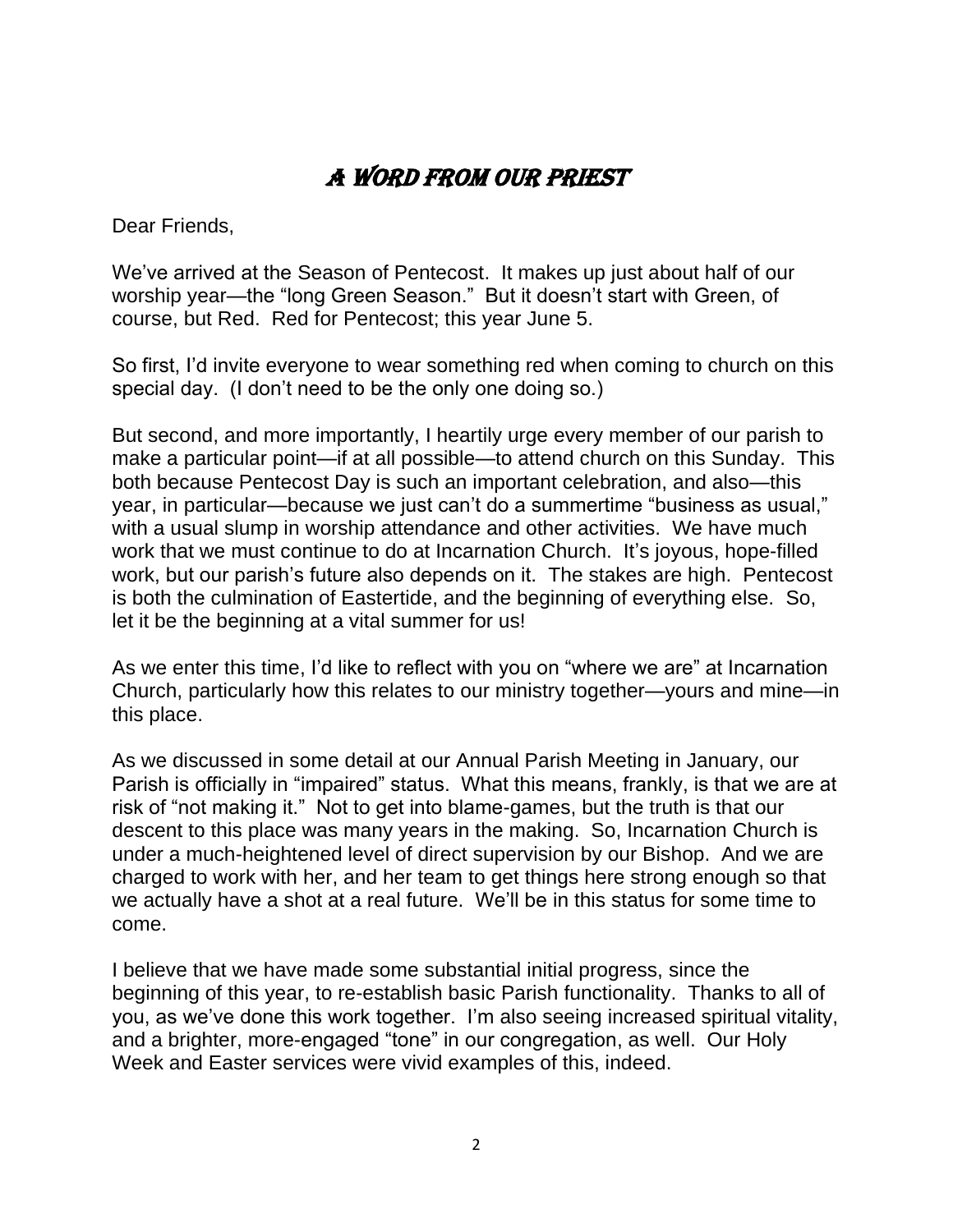But as you know, we have much yet to do in many areas—including both financial stewardship and raising our profile in the Great Falls area. Are we guaranteed "success"? Of course not. But it is most certainly worth the effort. In fact, relying on God's Grace (without which "our striving would be losing"), it is worth our *very best effort*.

And in all this, we can't "take the summer off." No, it's time—right now—for the next phase of our work together.

My initial contract with you, as your Interim Priest-in-Charge, ends (as you know) at the end of June. But that contract had built into it the possibility of extension. While the Bishop is at present working on the particulars, I can tell you now, that I (God-willing) am continuing with you, through July, and beyond. More details soon!

As before, I need to stress that I can't be your "permanent" priest. I can only take you so far. Then, it will be time for me to "pass the baton." Meanwhile, please know of my deep care for you, and my heartfelt affection. My commitment is to maintain an unbroken chain of pastoral care, and priestly leadership, for as long as I am here. It is my joy and honor in the Lord to serve you.

So far, much of my work here has been in the re-establishment of basic church norms. This was truly necessary for us, before we tried to do anything else. Now, however, I will be devoting more of my focus on the next steps of our congregational development—most especially seeking to equip *you*, as you begin this long-term endeavor.

In all this, please feel free to be in conversation with me. Call, e-mail, text, set up an appointment. That's what I'm here for (both when I'm in Great Falls, and also at my home on the other side of the mountains).

All God's Blessings to you, dear ones, now and always.

Adam+

## WORSHIP SERVICES

Worship services, every Sunday, at both 8 AM and 10 AM. On June 5, 12, and 26, there will be Holy Eucharist. On June 19 there will be lay-officiated Morning Prayer, with a virtual sermon from Adam+ "patched in," viewed during the service in church on large-screen TV.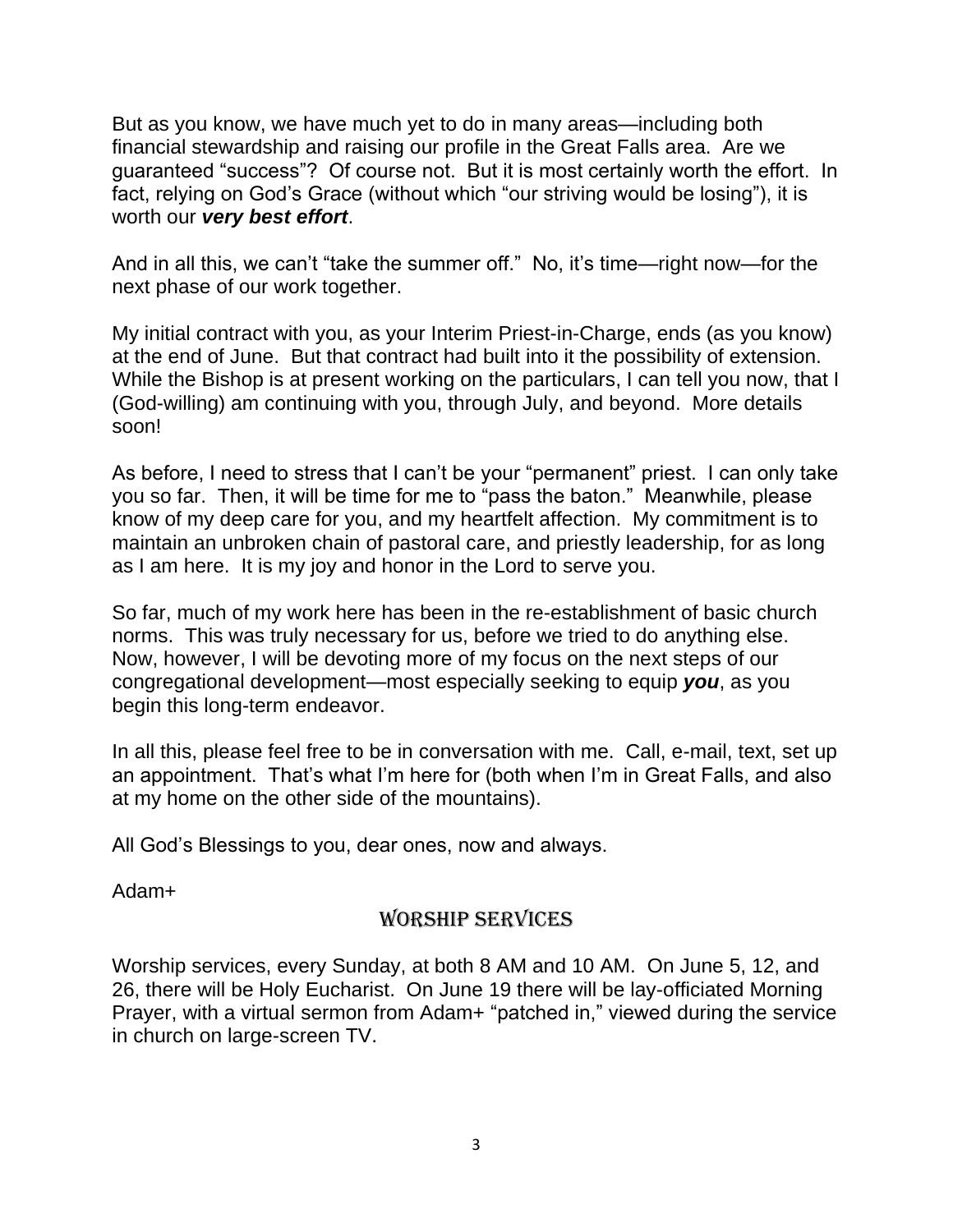(And please note that Sunday services are also placed on our Parish's YouTube channel [see our website for the link], and these are up and available for viewing that same Sunday afternoon.)

#### OUR PRIEST'S TIMES OF RESIDENCE IN GREAT FALLS THIS MONTH

June 3-6, 10-13, and 24-27.

## OTHER ACTIVITIES/Dates of Note

**Tuesdays**, 10:00 to 11:15 AM, Guild Room (and Zoom). **Bible Study. (No Bible Study Tuesday, 6/21)**

**Saturday mornings during June:** 9-11 am, building and grounds clean up. **Monday, June 20**, deadline for submission of materials for July Messenger Newsletter (send to the Church Office e-mail).

**Saturday, June 25** Wedding of Ellen Boland and Eric Monroe, 4 p.m. **Sunday, June 26,** 11:30 am, Guild Room. **Vestry.**



## ALTAR GUILD

Please pray and explore your hearts, pondering if perhaps now is the time for you to help care for Our Lord's table, dishes and linens. Just imagine … YOU being able to set Jesus' table and care for His things.

Interested? Any person, man or woman, teen or older, is welcome. Come and see!

Please send your email to: [cherylquintero@yahoo.com](mailto:cherylquintero@yahoo.com) thank you for your prayers and consideration.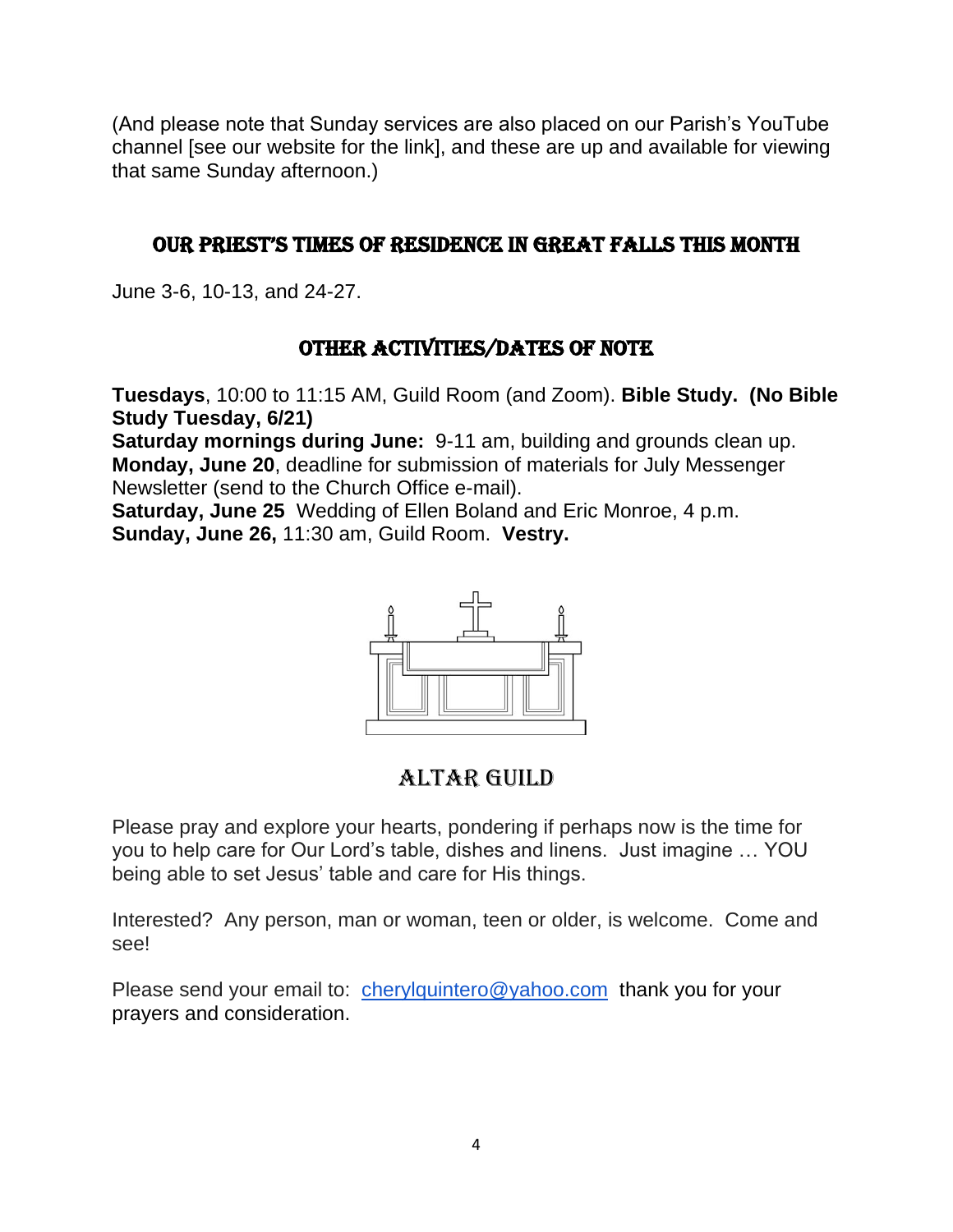## From our Senior Warden

Dear Parish Family,

First and foremost, thank you all the volunteers who make our church beautiful! Cliff and Tiff for the lawn work; Patti for the flowers; Peter for his constant vigilance and for helping me move things around; the Jennings for recycling; the Altar Guild for all they do; Stacey for your paperwork. And thank you to those who volunteer for coffee hour and bringing cleaning and other supplies! Remember, we have a fund in our ECW account for coffee hours, and fellowship. Just turn your receipts in for reimbursement.

If anyone is interested in setting up luncheons, dinners or events, please let me know so I can get it on our calendar. Again, this is something that can be reimbursed (and would be fun!). If you have time, please consider driving around our church during the week to check on our beautiful grounds. We need everyone's help on that.

Special notes: Please be sure to turn your cell phones off before a service begins. Also, please do not sit directly in front of the camera so as not to block it. Last, please consider this: some of us suffer from allergies this time of you and we know how miserable that can be. However, some of us suffer from allergies to perfumes and cologne. It can cause a reaction that can be debilitating, especially for people with lung issues. Therefore, please refrain from wearing any scents while at church.

On a personal note, I will be your Senior warden for 8 more months. At that time, the end of January 2023, the rest of the vestry also finishes their terms. We are serving during an unusual time: Covid, the shut-down, the re-opening, and the retirement of our former Rector, Father Tim. The next group of vestry members will hopefully be the ones to be part of our search for a permanent rector! I ask you all to search your hearts about possibly serving on the Vestry beginning in 2023. For now, I am continuing in my endeavors to organize and beautify all rooms, archives, and old paperwork.

I plan to be in the church office on Wednesday and Saturday mornings.

New directories are now available in the back of the church. If you need one mailed to you, please contact the office at 406-453-4167. If you have updates, please notify the office at the same number or [incarnationgreatfalls@gmail.com.](mailto:incarnationgreatfalls@gmail.com)

Blessings to you all, *Sara*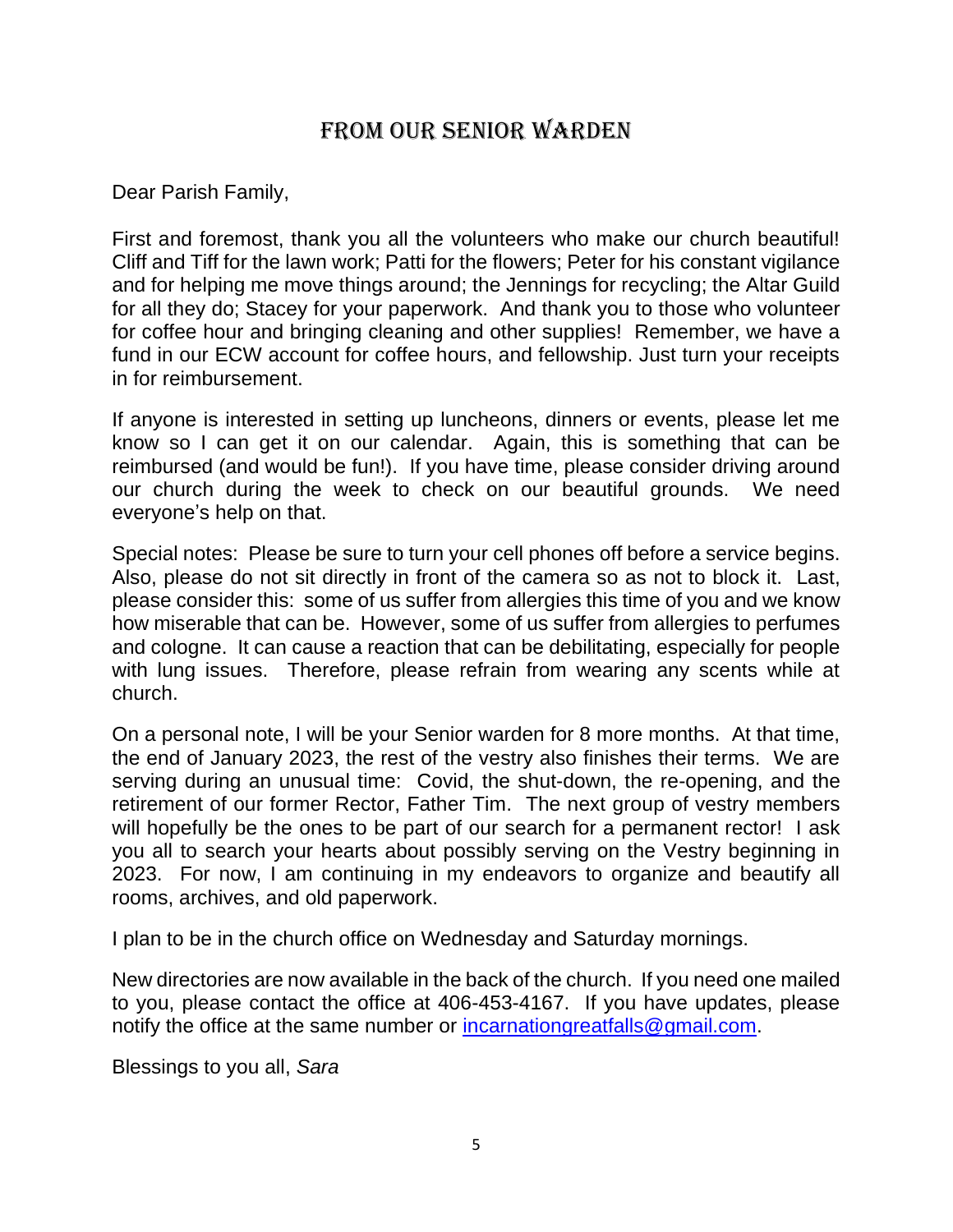## From the Diocese

#### **The Diocese Of Montana Receives A 2022 United Thank Offering Grant**

We are pleased to announce that The Diocese of Montana is the recipient of a 2022 United Thank Offering (UTO) grant for \$22,180.00 ! The focus for grants this year was Creation Care and the Diocese responded by creating a grant that has two main thrusts:

1. Education about how to lower our carbon footprint using the Episcopal Carbon Calculator and;

2. Installation of low flow toilets and sink aerators in a majority of the rural parishes. Now that we have secured the grant, Montana Interfaith Power and Light (MT IPL) representatives, The Venerable Roxanne Klingensmith Ret. and Deacon Connie Campbell-Pearson, will be in contact with parishes to set up times for education, help parishes to calculate their carbon footprint and strategically plan how to help each parish that wishes to participate to reach net zero within the next 10-15 years.

Additionally, MT IPL will have grants of up to \$2,000.00 available from other fund resources to assist parishes that wish to landscape with native grasses and reduce their water usage and water bills.

Vicki Van Rensselaer

++++++++++++++++++++++++++++++++++++++

## **The 2023 United Thank Offering (UTO) Grant Focus**

Over the next 3 years, The United Thank Offering, in the spirit of Matthew 25:36, will focus on areas of ministry that serve those whom society has left out and left behind. Therefore, the UTO grant focus for 2023 will be on innovative mission and ministry projects addressing all aspects of the worldwide incarceration crisis, specifically:

- preventative programs and intervention;
- prisoner support outreach;
- prison reform work;
- or post-prison re-entry.

The grant application form and associated materials will not be released until the General Convention (July 7-14, 2022). More information regarding the 2023 UTO grant focus can be found at <https://unitedthankoffering.com/granting/>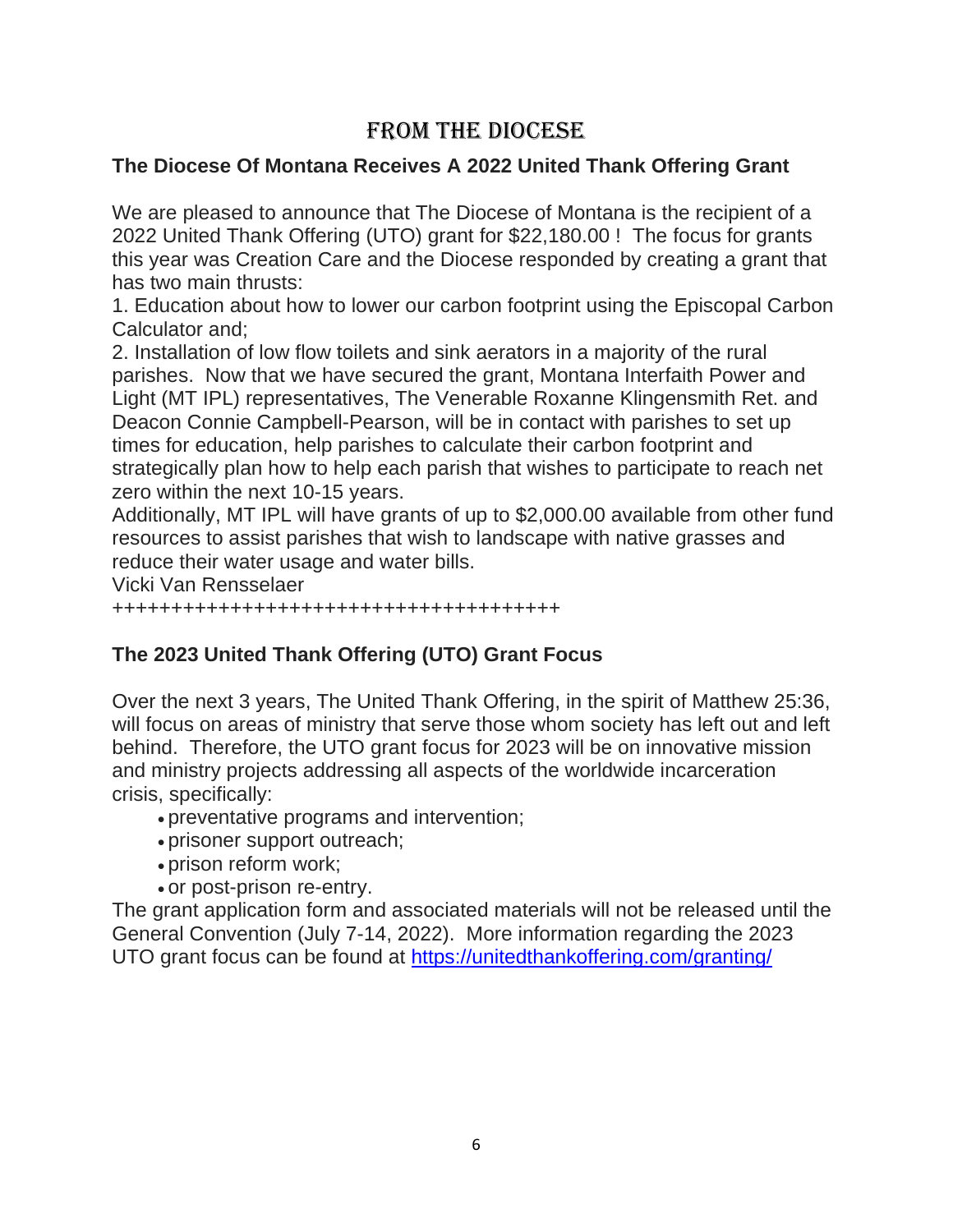## FISH Activities

During the week of 18 – 22 April 2022 those from The Church of the Incarnation who helped serve 20 families with this heartfelt effort were: Bob Shanks, Fr Glen Gleaves, Corrie Dorring, Gerry and Chuck Jennings, Jack Corcino, Cheryl Quintero, Gregg and Pat Holt, Sara Quay, and Cassie Wilson (from another church). A big thank you from FISH for a job well done!

The Church of the Incarnation is scheduled to support the FISH program in July 2022 from 5 – 8 July 2022. If you would like to help with this endeavor, please contact Bob Shanks at (406) 454-9063.

#### **FISH Data for April 2022**

The chart below is a comparison of those serviced by FISH between April 2021 and April 2022. As you can see there was an increase in demand in 2022 compared to 2021. There was an increase in the number of Families (nonsingles), singles, adults, children, meals served, and pounds of food delivered; we were up 77.8%, 52.6%, 56.7%, 122.2%, 70.6%, and 33.0% respectively. There were no decreases in any of these categories. And for the year-to-date (YTD) numbers there was a decrease in the number of Families (non-singles), adults, children, meals served, and pounds of food delivered; we were down; 4.0%, 16.0%, 10.0%, 14.4%, and 6.0% respectively. And there was an increase in the number of singles: we were up 8.9%. However, FISH still provided about 2.2 tons of emergency food to our community during the month of April 2022 and 8.8 tons for the months of January through April 2022 (that's 2.2 tons per month).

|                 | April 2021 | 2021 YTD | 2022<br>April | 2022 YTD |
|-----------------|------------|----------|---------------|----------|
| <b>Families</b> | 27         | 152      | 48            | 146      |
| $(non-$         |            |          |               |          |
| singles)        |            |          |               |          |
| <b>Singles</b>  | 19         | 124      | 29            | 135      |
| <b>Adults</b>   | 67         | 450      | 105           | 378      |
| Children        | 18         | 161      | 40            | 145      |
| <b>Meals</b>    | 1,275      | 9,165    | 2,175         | 7,845    |
| Pounds          | 3,285      | 18,647   | 4,370         | 17,535   |
| of Food         |            |          |               |          |

Clearly, there is still a demand (in our community) for the emergency food we distribute through FISH. *Amen!*

Bob Shanks Member of the FISH Board of Directors Representing the Church of the Incarnation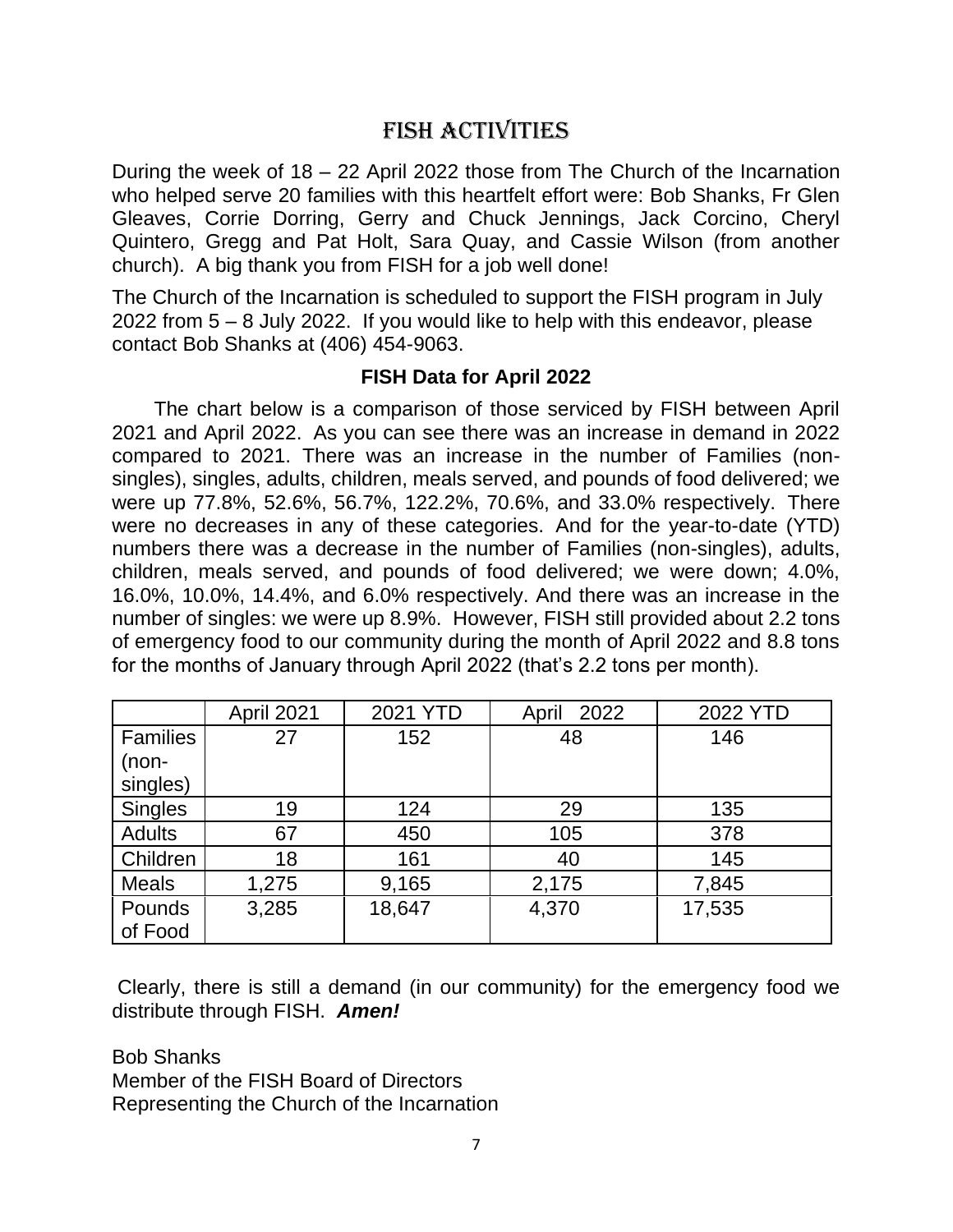#### **Saint Andrews Men's Breakfast**

Saint Andrews breakfast is an event for the men and boys of The Church of the Incarnation and is normally held on the second Saturday of each month. The breakfast for the month of June 2022 is scheduled to be held on June 11, 2022. The breakfast is held at the Perkins restaurant located on the corner of 2nd Avenue North and 6th street at 8:30 AM in the morning.

#### SUMMER ON FLATHEAD LAKE AT CAMP MARSHALL.

Summer is coming - Let's go to Camp Marshall!

The Memorial Foundation is once again offering Camperships for any parishioner who wants to attend Camp Marshall. Your registration fee will be paid by the Memorial Foundation.

If you want to attend Camp Marshall this summer, please contact our Interim Rector, Fr. Adam, our Sr. Warden, Sara Quay, or a member of the Memorial Foundation.

| <b>CAMP MARSHALL SCHEDULE - SUMMER 2022</b> |                                  |  |  |  |
|---------------------------------------------|----------------------------------|--|--|--|
| June 19-24                                  | Family Camp #1 for all families. |  |  |  |
| June 26- July 1                             | Jr. Middler Camp for grades 3-8. |  |  |  |
| July $3-8$                                  | Family Camp #2 for all families. |  |  |  |
| <b>July 10-15</b>                           | Sr. High Camp for grades 9-12    |  |  |  |
| <b>August 12-14</b>                         | Celebrate Camp Marshall.         |  |  |  |

#### Looking for Volunteers: We need your help.

This summer camp is hosting three youth weeks. Each week we will need volunteers to help make this summer come together.

For Jr. Middler Camp (students entering grades 3 - 8) we currently have 30 students enrolled. The break down is 18 boys and 12 girls. To pull off this week with students currently enrolled we will need at least one boys counselor (volunteer). If we have any other girls sign up for camp we will need at least two girls counselors.

For Senior High Camp we currently have 4 boys and 10 girls signed up for camp. To make this week a go we will need at least two female counselors (volunteers).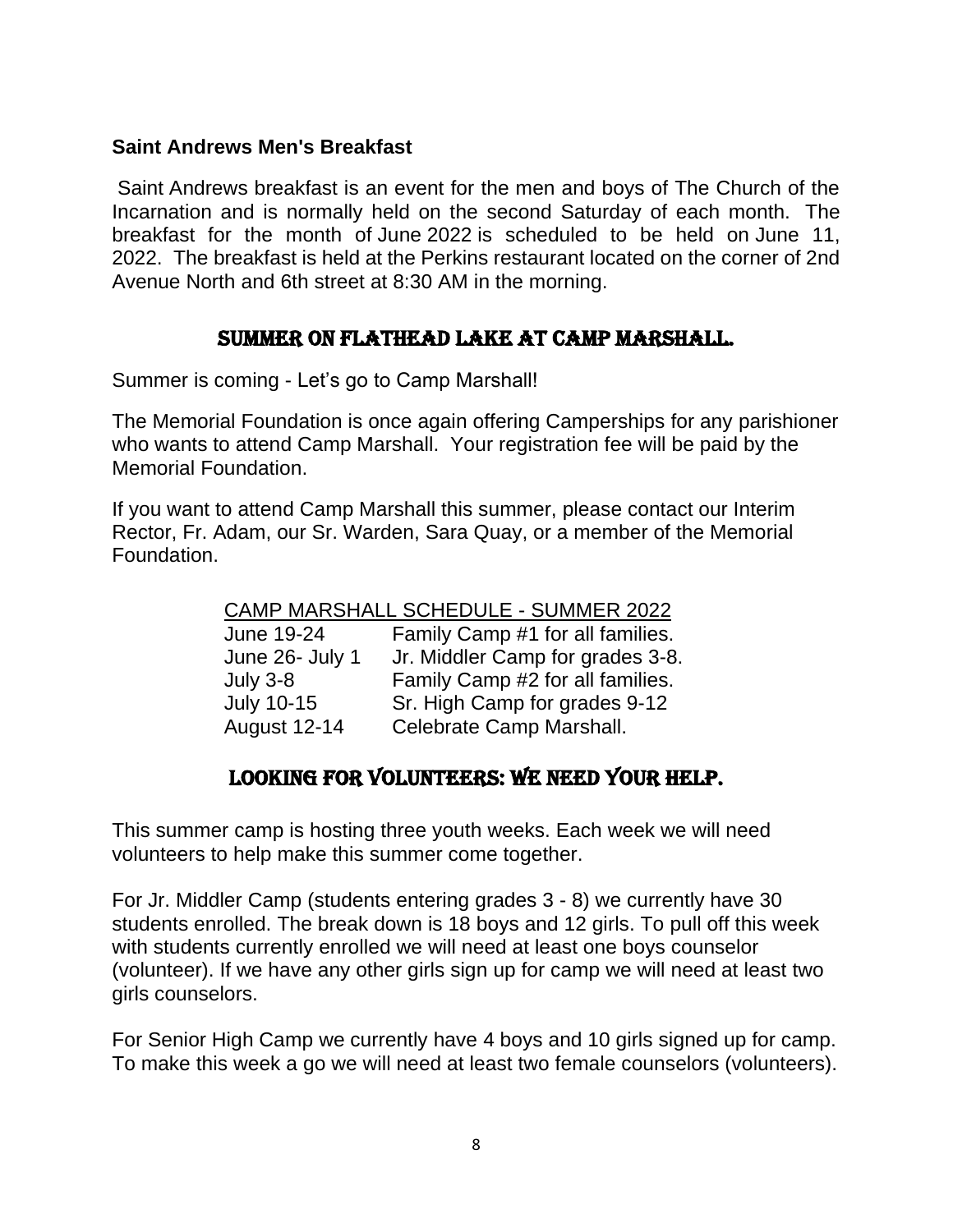To learn more about being a volunteer this summer (or if there is someone you can share this with) *[campmarshallmontana.org.](https://www.campmarshallmontana.org/courses-4)*

Please pray about volunteering for camp. You will make a world of difference. \*All Staff/Volunteers must be vaccinated before coming to camp.

#### **Last Call for Grace Camp:**

Currently - as of 5/31/2022 we have four girls signed up for Grace Camp. To have a reboot of camp it would be GREAT to have 10 - 12 campers total.

With the staff / volunteers we currently have we have space for 12 boys and up to 8 more girls. We would very much like to see several more students.

We NEED both campers and volunteers. To get there we will need your help.

To learn more: campmarhallmontana.org.

#### Music Fund

Our music fund needs your help! We could definitely use donations to our restricted fund which pays for musicians each Sunday. Please be generous! Thanks so much.

## Community Supports and Service Opportunities

**Family Promise** is seeking volunteers willing to make and/or bring dinners to the families staying at the Promise Place Shelter. Please call or email if you are interested in joining the Promise Place Shelter Support Team. Volunteer training can be accomplished in person or online. Call to schedule an in-person visit or request an online training link. 406-866-0288 or [www.familypromisegf.org.](http://www.familypromisegf.org/) A "Current Needs" list is included in the flyer on the bulletin board by the parish hall.

**Episcopal Relief and Development** update about our \$300K Spring Match for Children. [We have decided to extend our deadline to 6/8 so that we can reach](http://links.sankynet.mkt5125.com/els/v2/03kdt_j4AZH6/S0gxYzdFcXJoc0ZhRlNqalgxTm82Si9LZ1cxcHpKak9jb2xlb0huV2VjQ0hWKzlVZzQ1bzZBK214Zng5TnhMK3lwZWJ0cllZOEY0YWdZNGZUZU1MOFBDbm05eThGVVM5RFNnZUcyZ1VGdjA9S0/bFpYUUJKYXdsa0xEUStadEF6NDFGRGVxZTRES0lwaUVkVTdJN2l0TGtWelNDUk5aeFVPY3RBPT0S1)  [those who are so vulnerable: our children.](http://links.sankynet.mkt5125.com/els/v2/03kdt_j4AZH6/S0gxYzdFcXJoc0ZhRlNqalgxTm82Si9LZ1cxcHpKak9jb2xlb0huV2VjQ0hWKzlVZzQ1bzZBK214Zng5TnhMK3lwZWJ0cllZOEY0YWdZNGZUZU1MOFBDbm05eThGVVM5RFNnZUcyZ1VGdjA9S0/bFpYUUJKYXdsa0xEUStadEF6NDFGRGVxZTRES0lwaUVkVTdJN2l0TGtWelNDUk5aeFVPY3RBPT0S1) Your gift will have a lasting impact on the lives of many children and their families.

#### **Cursillo Opportunity**

Have you been to Cursillo? We haven't had it here for a while, but Cursillo will soon be returning to the Diocese of Montana. There is a volunteer opportunity for people who have been through the course and are willing to help. Cursillistas are needed to serve on the Secretariat, the group which will organize Cursillos.